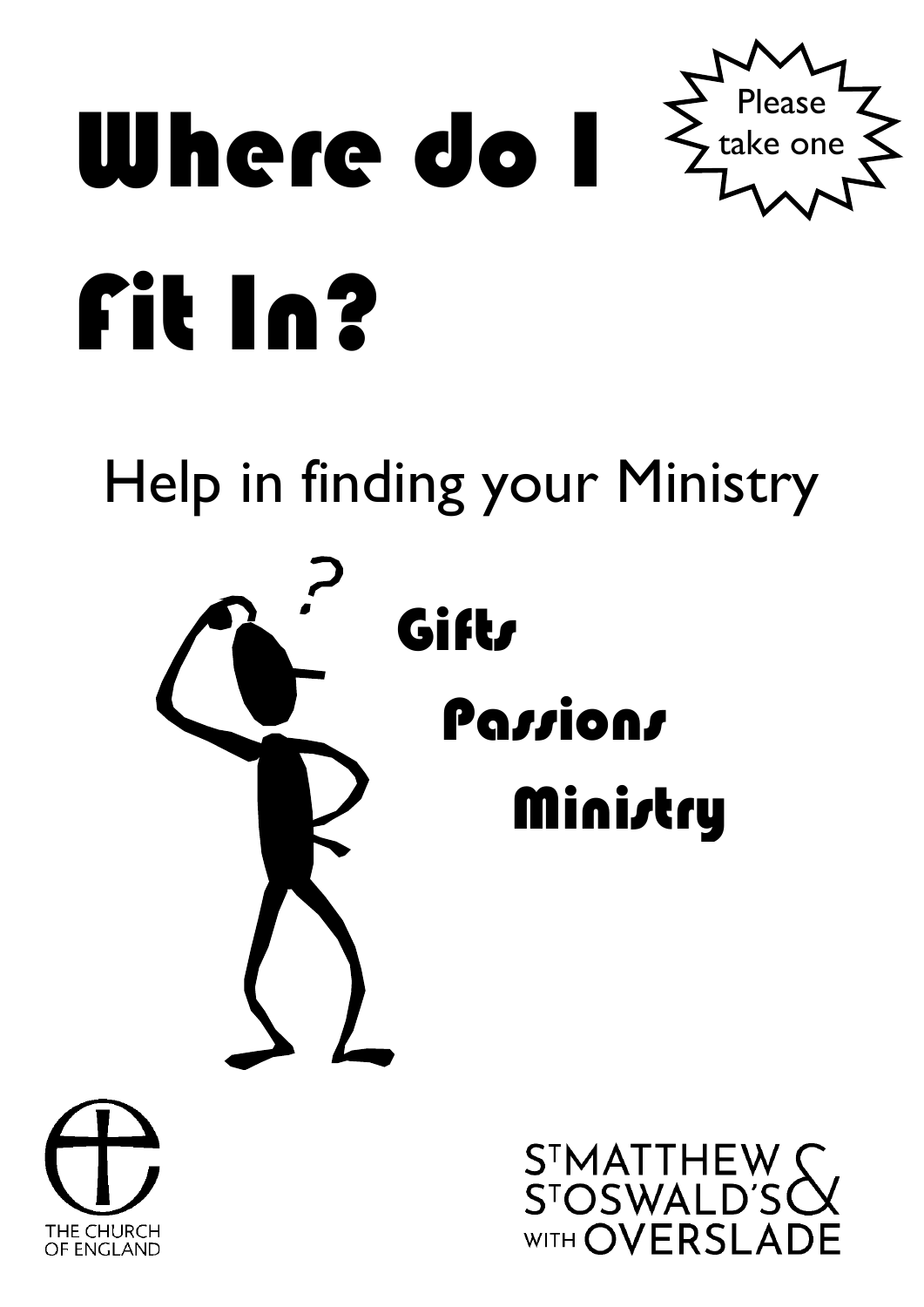# **Finding Your Ministry**

It's not just the Staff Team who are ministers in St Matthew & St Oswald's. To be a minister simply means to serve God - and that is something we are all called to do.

If we list the ministers of this church, we ought to put all of us. One of the basic principles of the Christian Church is that we each have a role to play. Some of those roles will be directly linked with what we do as a church family, but others will be in the community, at home or at work. Wherever you are, you are a minister of Jesus Christ. This booklet is designed to help you find where you fit in.

In 1 Corinthians chapter 12, St Paul describes the church as a body. In almost cartoon language he reminds us of two vital lessons.

Firstly, that the body is made up of many different parts and that each one is vital to the body working properly. So it is with the church: we are all able to do different things, but unless we play our unique part, the church is less than it should be.

Secondly, St. Paul reminds us that we must play the part we are equipped for. We should not try to be something we are not. It is therefore important within the church to try and match people into the roles God has prepared them for.

There are really three stages to that process:

- 1. The first is to try and discover what *Gifts* the Holy Spirit has equipped you with.
- 2. The second is to think through what your *Passions* are. Has God given you a concern for a particular group of people or area of ministry?
- 3. The third step is to discern what *Ministries* you can be involved in to use what God has given you. This step is usually a conversation between you and those in leadership.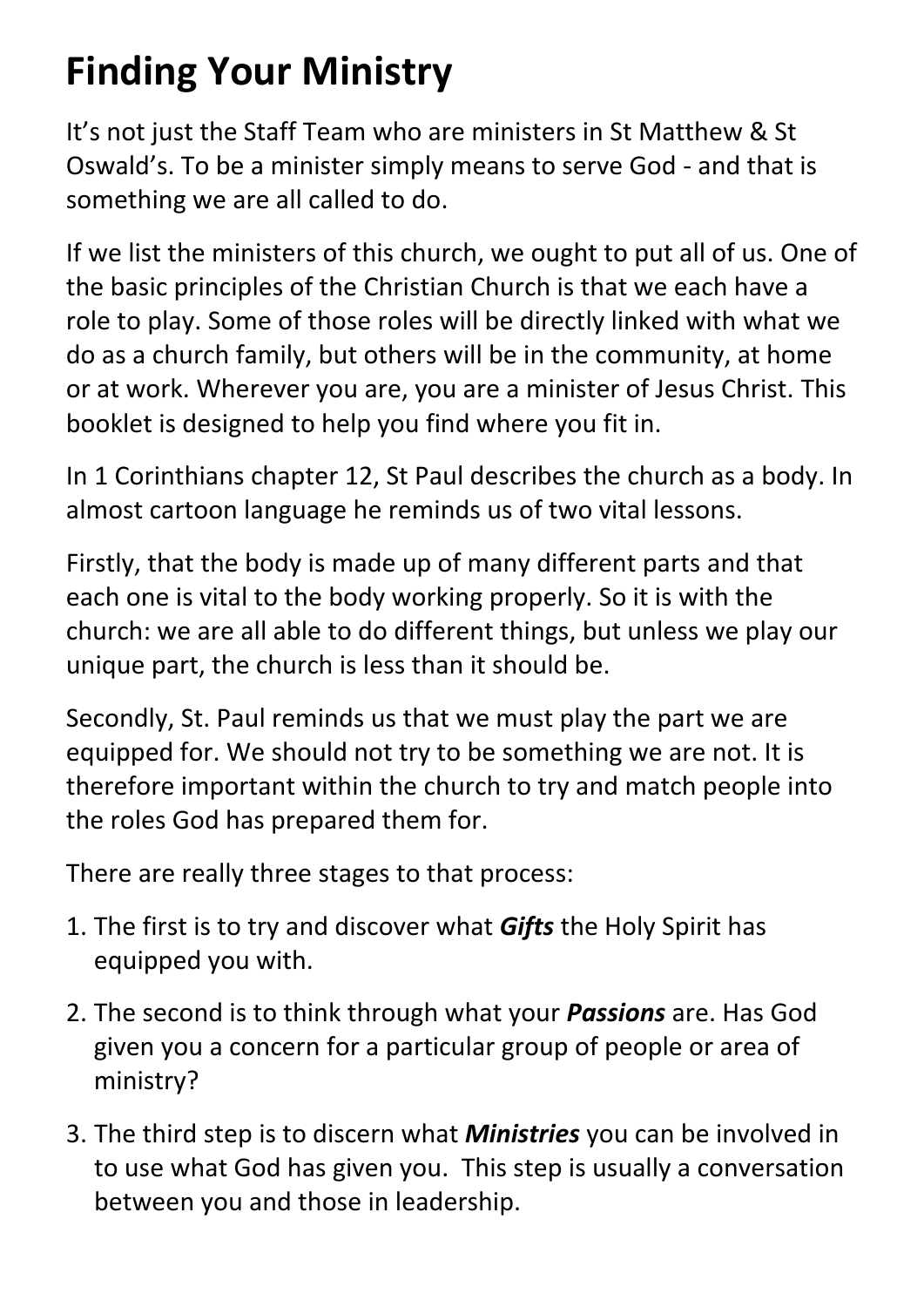Ministry is great fun and getting involved will help you feel much more a part of the church community, but remember that it will also involve sacrifices - especially of time and energy. King David once said that he would not offer to God that which cost him nothing (*2 Samuel 24:24*), and St. Paul urged the Roman church to, *"offer your bodies as living sacrifices, holy and pleasing to God - this is your spiritual act of worship."* (*Rom 12:1*)

As you read the form =giving ministry options, ask God to show you where He wants you to serve Him; but **before** you read it, decide if you are prepared to do **whatever** He asks!

### Steps to Finding My Ministry …. Filling in the Form

- 1. **Gifts:** If you have not done so already, get a copy of the booklet *Discovering My Gifts* and try to work out those gifts which God has equipped you with. Write the top three down on the enclosed form. Asking Christian friends what they think your gifts are also helps.
- 2. **Passions:** With some gifts it is very obvious how they are to be used. For example, if your giftings are in healing, then you need to offer yourself to be considered for the prayer ministry team. However, some gifts can be used in several ways. For example, if your gifting is in teaching, should you be learning to lead bible studies for adults or helping in a Sunday School class, or working in education?

To start working that out, you need to think through those things that God has given you a **passion** for. For example, your main gifting may be practical helps, but your real concern is for evangelism. Being on the set-up team for Alpha Courses would put these two things together!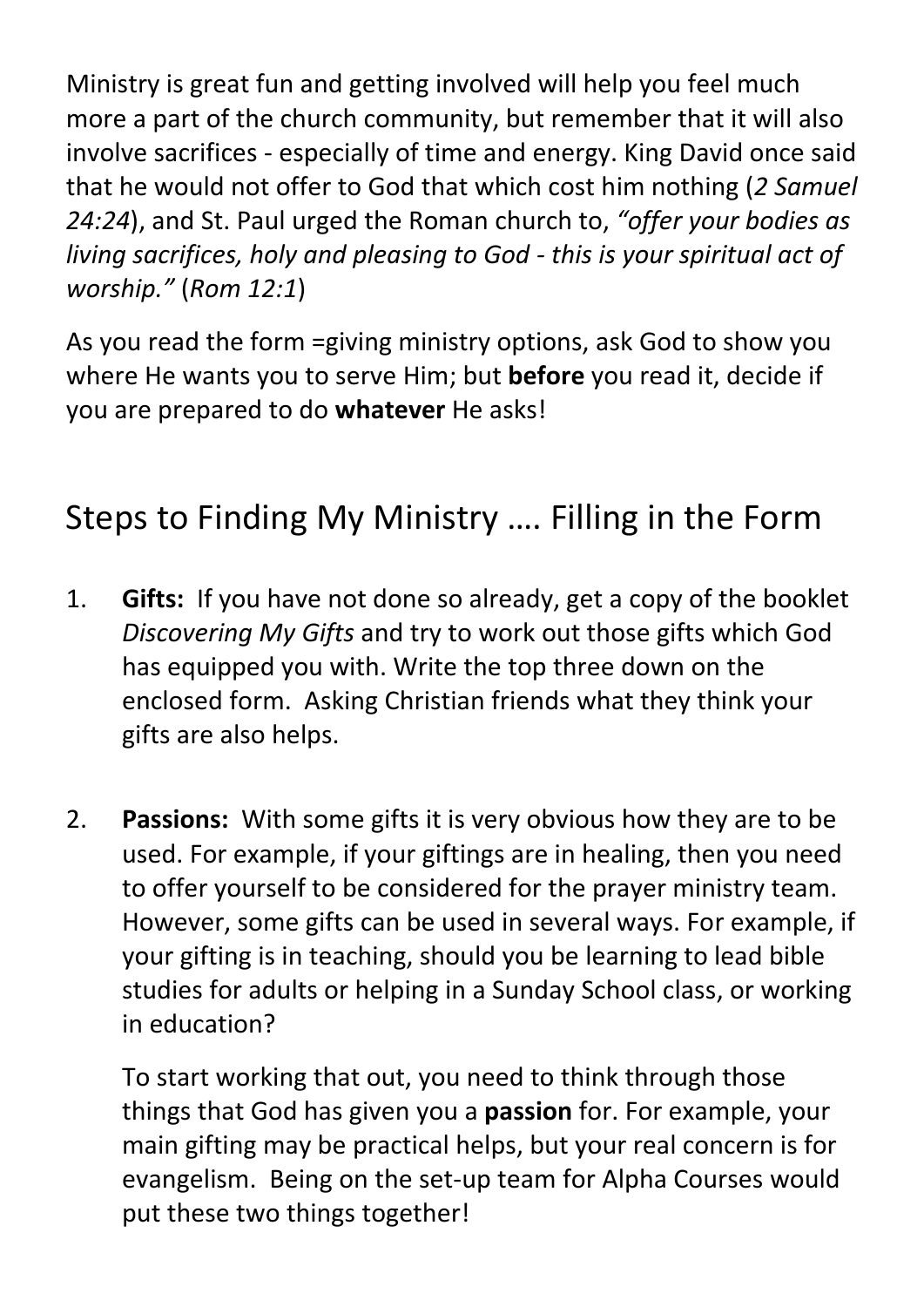Below are a few areas that you may have a **passion** for. If any of them (or any other area) really concerns or excites you, then write it in the space on the form.

| Children                            | Young people    | Young families                |
|-------------------------------------|-----------------|-------------------------------|
| Elderly people                      | Bereaved people | Lonely people                 |
| <b>Newcomers</b>                    | Evangelism      | Worship                       |
| Overseas mission Adult discipleship |                 | Justice in the world          |
| Church administration               |                 | Upkeep of the Church Building |

3. Now you can look though the various opportunities for **ministry**. Many of those on the form are within church, but there is space for you to add the ministries you are engaged in elsewhere. This is not a complete list and it will grow and change with time. Remember that you can serve God in significant ways at home, in community organisations and at work too, but this booklet's aim is primarily to help you find your church-based ministry.

Put a tick next to areas of ministry that you think God may be leading you into and return the form to the clergy. The tick does not commit you to any particular ministry, nor does it commit the church to agreeing that you should serve in that way. Someone will contact you shortly to discuss each ministry option you want to look at.

Please return completed yellow booklets to:

7 Vicarage Road, Rugby, CV22 7AJ or The Church Office via foyer pigeon holes or 1a New Street.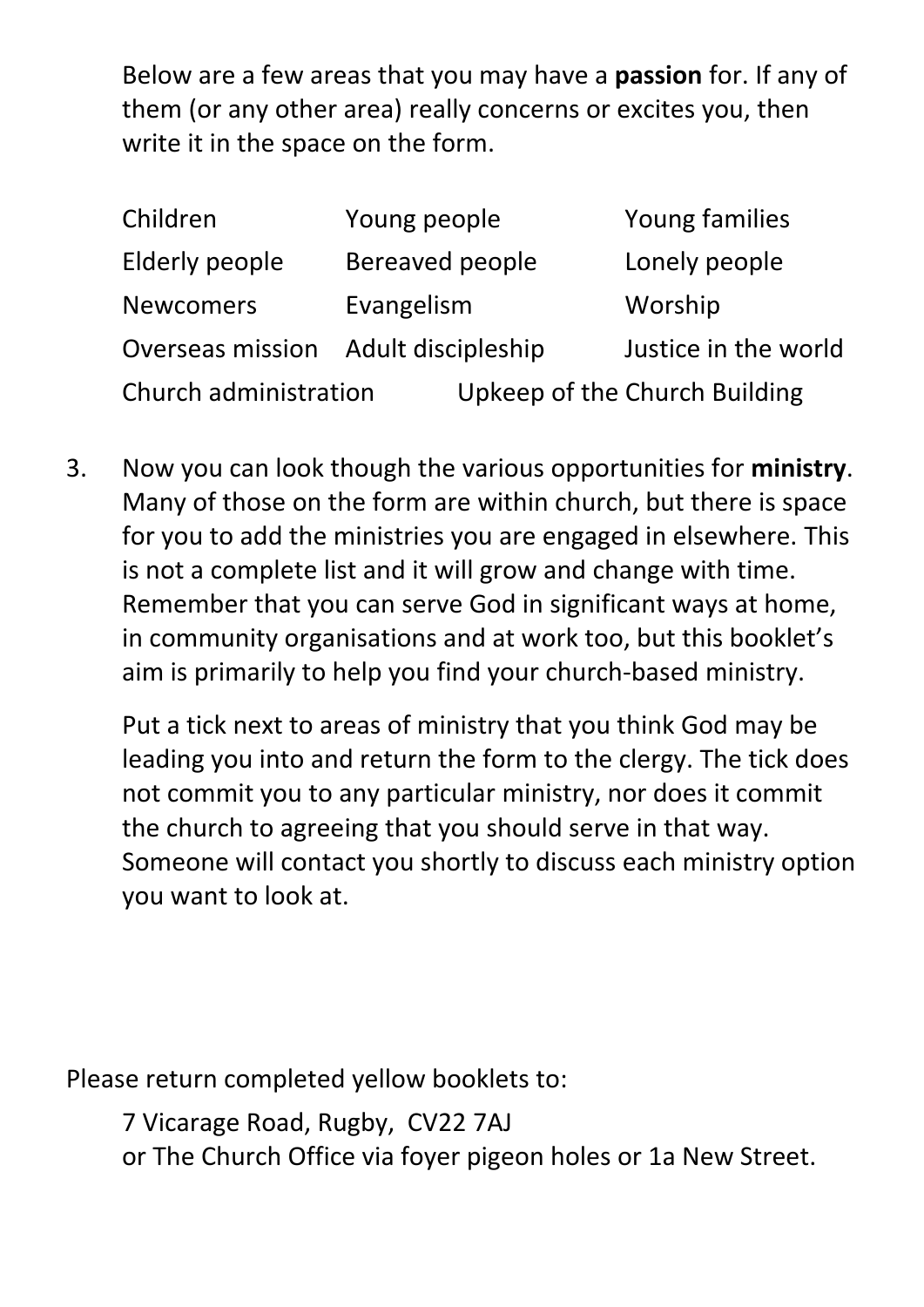



# **Where do I Fit In?**

## *Response Form – October 2020 version*

Use this form only in conjunction with the *Where do I fit in?* leaflet. The most important issue to ask yourself is, "Am I willing to Serve God?" Finding the right ministry is important, but just being prepared to give your time & energy to the Lord is even more important.

**1. GIFTS:** I think my main Gifts are:

i) ……..…………………………….……………..…… ii) ………………………………………………………..

iii) …………………………………………………….…

- **2. Passions:** Delete one of the following:
	- I have no especial concerns for any particular area of ministry. I just want to see God's kingdom grow.

……………………………………………………………………………………

• I have a particular concern for: (include no more than two things)

**3. Ministry:** Prayerfully read the following table and tick areas of current involvement and areas you would like to offer to serve in or find out more about. Don't worry if you are not sure. Ask other Christian friends what they think your gifts are or book an appointment with the vicar to discuss it.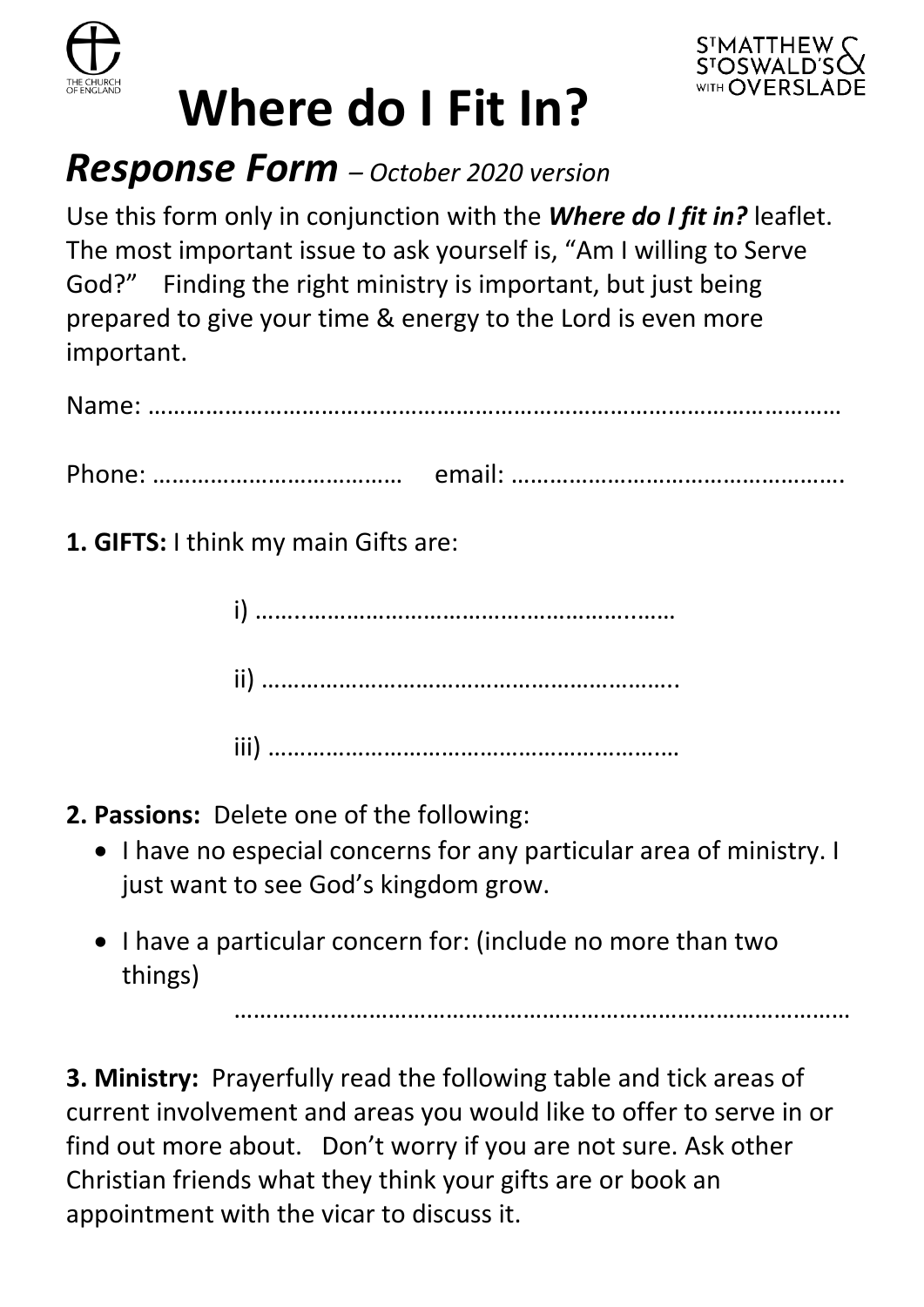#### External Ministries

| Daily Work | If you are in employment or have a substantial role<br>caring for children or other adults in the family, paid<br>or unpaid, that is a central part of your Christian<br>ministry. Learning how to serve God in that place is<br>a key part of your calling to follow Christ. |  |
|------------|-------------------------------------------------------------------------------------------------------------------------------------------------------------------------------------------------------------------------------------------------------------------------------|--|
| Community  | Are you involved in things like local politics, youth                                                                                                                                                                                                                         |  |
| Ministry   | organisations or other community ministries?                                                                                                                                                                                                                                  |  |
|            |                                                                                                                                                                                                                                                                               |  |

#### Children & Young People

| Children's    | Teaching and leading children during the 10.30     |  |
|---------------|----------------------------------------------------|--|
| Church        | service (currently online and by phone contact).   |  |
|               | Preparation takes about 1 hour, with 40 minutes    |  |
|               | teaching on Sunday.                                |  |
| Tea n Toast   | Our ministry amongst 11-18 year olds. Usually      |  |
|               | during the 10.30 service but at the moment on      |  |
|               | Sunday afternoons, 4-5pm.                          |  |
| School        | We have foundation places on the governing bodies  |  |
| Governors     | of Harris, St Matthew's and St Oswald's schools.   |  |
|               | There are currently 2 vacancies at St Matthew's. A |  |
|               | key part of our commitment to local schools.       |  |
| Open the Book | A team is being created to take dramatized bible   |  |
|               | stories into primary school assemblies. You need a |  |
|               | heart that children should hear the bible and a    |  |
|               | willingness to dress up and speak!                 |  |

#### Adult Discipleship

| <b>Connect Group</b> | To join a Connect Group look for a separate leaflet   |  |
|----------------------|-------------------------------------------------------|--|
| Leadership           | on the foyer noticeboards, but if you think The Lord  |  |
|                      | may be asking you to start or lead a group indicate   |  |
|                      | in the box. Training / mentoring will be given.       |  |
| <b>Teaching</b>      | Do you feel called to preach and teach? Come and      |  |
| Ministry             | talk about it.                                        |  |
| Pop-Up Groups        | There is a role for small groups that "pop up" for a  |  |
|                      | short period of time to help people wrestle with      |  |
|                      | specific issues. Is there a subject you would like to |  |
|                      | lead a group on? Eg. Being a Christian in the         |  |
|                      | workplace, Teaching faith to your own children,       |  |
|                      | Singleness, etc. etc. Talk with Alan Hulme about      |  |
|                      | your ideas.                                           |  |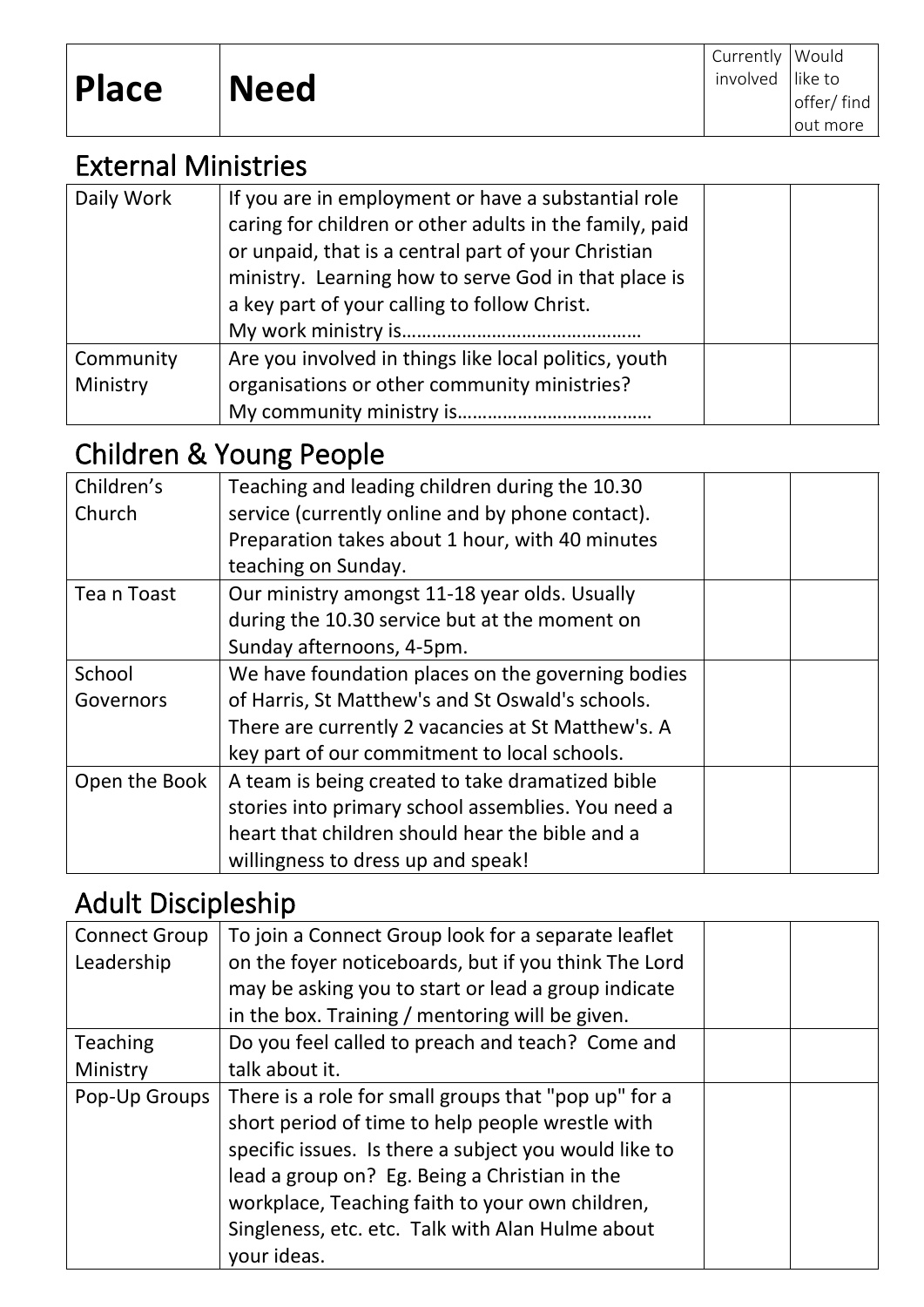#### Practical Ministries

| We need a team of people with DIY skills who can be  |  |
|------------------------------------------------------|--|
| called upon to do jobs on the building as necessary. |  |
| Please list any particular skills you have eg.       |  |
| electrical, carpentry, decorating.                   |  |
| Some of our smaller building development projects    |  |
| need in-house project management. Do you have        |  |
| the right skills to co-ordinate with contractors and |  |
| oversee works?                                       |  |
| Helping keep the church and church centre gardens    |  |
| looking attractive.                                  |  |
| Helping arrange flowers and other decorations for    |  |
| special festivals.                                   |  |
|                                                      |  |
| Preparing and delivering a meal to a church family   |  |
| who need some help: eg. after the birth of a baby or |  |
| illness.                                             |  |
| Making and serving refreshments after services -     |  |
| when we can start doing this again.                  |  |
| Various events occur throughout the year, needing    |  |
| everything from making tea and coffee to full scale  |  |
| meals.                                               |  |
|                                                      |  |

#### Pastoral Ministries

| Visiting           | Much visiting and care happens in Connect Groups      |  |
|--------------------|-------------------------------------------------------|--|
| Home               | and informally. However, it helps to have a small     |  |
| Communions         | team to cover those who "fall between the cracks".    |  |
|                    | Once the COVID restrictions are over, we want to      |  |
|                    | create a visiting team to call in on the housebound,  |  |
|                    | sick etc to show that the church family cares. This   |  |
|                    | will include some visitors especially trained for     |  |
|                    | taking home communion.                                |  |
| <b>Bereavement</b> | Once the COVID restrictions are over, we want to      |  |
| Visiting           | train a small number of people in bereavement         |  |
|                    | visiting to follow up families after funerals.        |  |
| Welcome            | Welcoming people to worship and introducing them      |  |
| Team               | to the life of the church. Requires getting to church |  |
|                    | early and an ability to make people feel at home.     |  |
|                    | Children & Young People needed here too.              |  |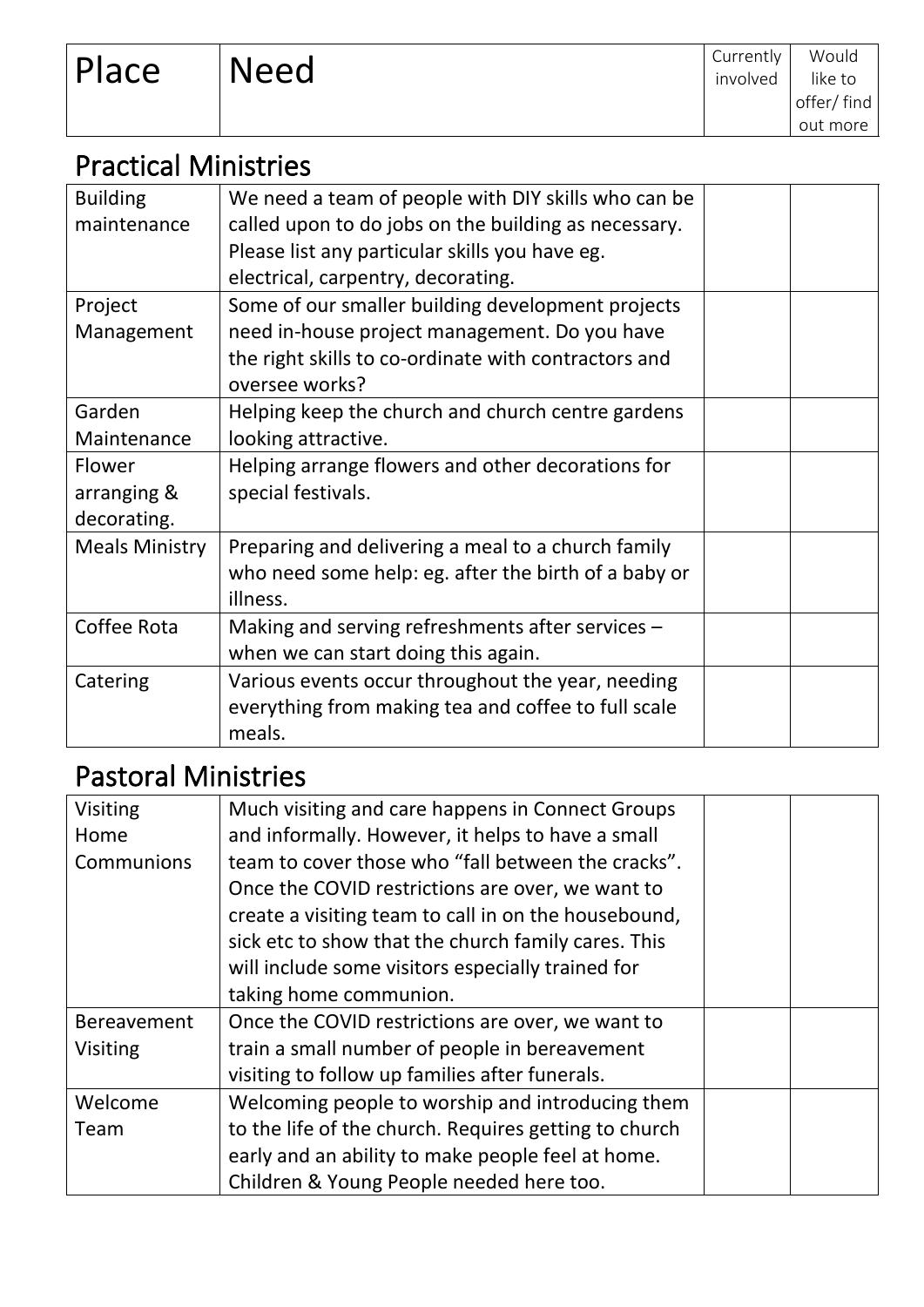#### Worship and Prayer

| Intercessory<br>Prayer                       | We all pray, but do you have a particular ministry as<br>an intercessor - spending time with God pleading on<br>behalf of others and the church?                                                                                                                                                                                                          |  |
|----------------------------------------------|-----------------------------------------------------------------------------------------------------------------------------------------------------------------------------------------------------------------------------------------------------------------------------------------------------------------------------------------------------------|--|
| <b>Healing Prayer</b>                        | Prayer ministry teams are available after each<br>service. We arrange training for those entering this<br>ministry.                                                                                                                                                                                                                                       |  |
| Prayer Chain                                 | Willing to receive emails regarding urgent issues and<br>pray for them confidentially.                                                                                                                                                                                                                                                                    |  |
| Intercessions<br>in services                 | Leading intercessions in services.                                                                                                                                                                                                                                                                                                                        |  |
| <b>Bible Reading</b>                         | Reading the scriptures during services. Audition<br>required & training given. You will normally be<br>serving in some other ministry before being offered<br>this privilege. All ages.                                                                                                                                                                   |  |
| Drama                                        | Commitment to a rehearsal in the week before a<br>service plus learning your lines. Young people<br>needed here too.                                                                                                                                                                                                                                      |  |
| Worship<br>Groups                            | Worship teams lead at 10.30 services. Currently the<br>rehearsal is before the service. You need good<br>musical skills and a heart to serve in worship. There<br>is an audition and a trial period. Please write what<br>instrument you play and to what standard. Note:<br>"Visibly Holy Lifestyles" are a prerequisite for being<br>in a worship team. |  |
| <b>Sound Desk</b>                            | The sound system needs a rota of people to man the<br>desk during the 10.30 service. You need good<br>concentration and an ear for music. Full training will<br>be given.                                                                                                                                                                                 |  |
| Live streaming<br>and Projector<br>operation | Setting up and operating the live stream and<br>projection. Mostly during 10.30 services, but some<br>other times too.                                                                                                                                                                                                                                    |  |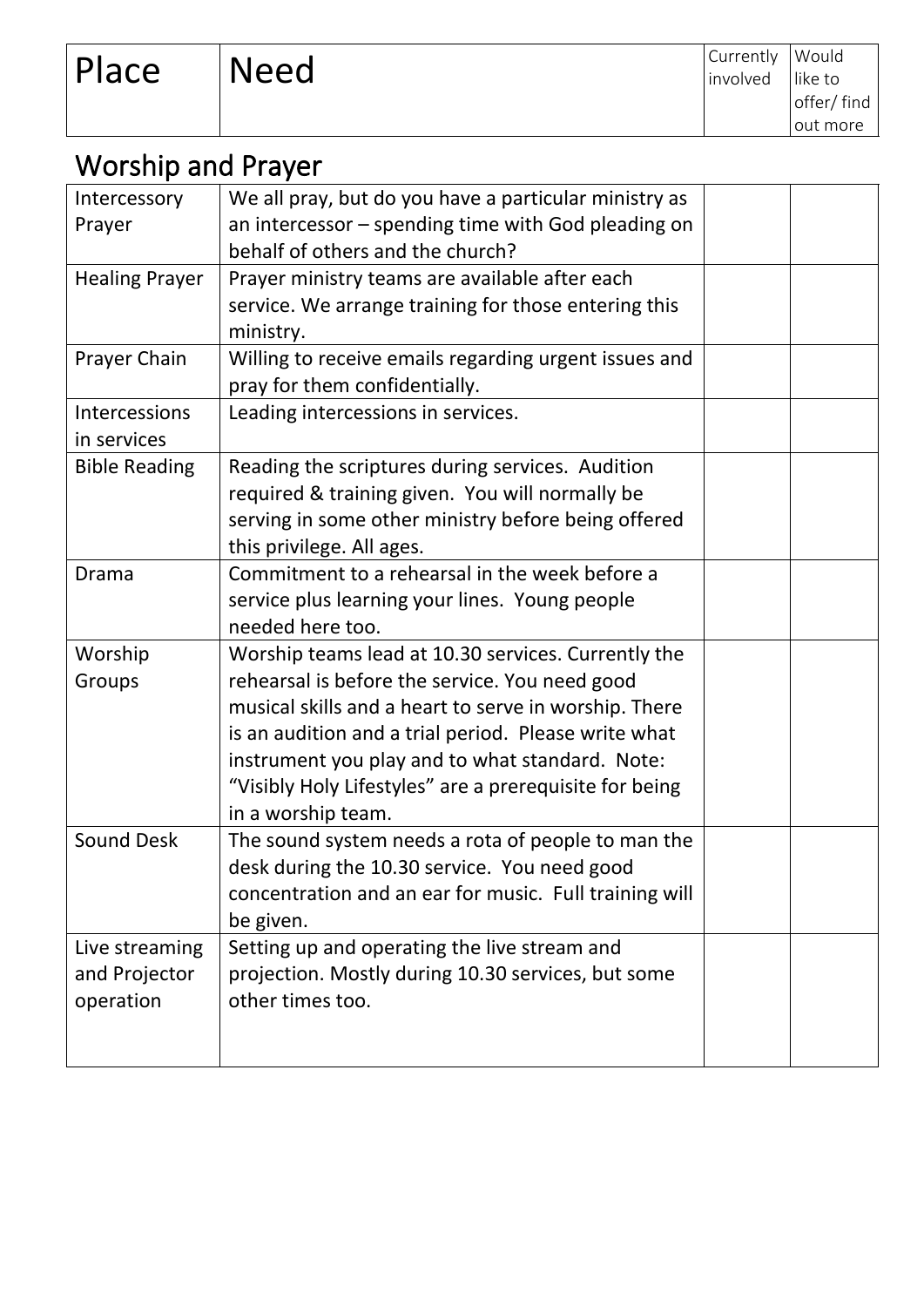| Place                | <b>Need</b>                                                                       | Currently<br>involved | Would<br>like to |
|----------------------|-----------------------------------------------------------------------------------|-----------------------|------------------|
|                      |                                                                                   |                       | offer/find       |
|                      |                                                                                   |                       | out more         |
| Outreach             |                                                                                   |                       |                  |
| Evangelism           | Do you love talking with non Christians about Jesus?                              |                       |                  |
|                      | We are looking to set up some specific training and                               |                       |                  |
|                      | support for those with the giftings of an evangelist.                             |                       |                  |
|                      | Could this be for you?                                                            |                       |                  |
| <b>Baptism</b>       | We hope to set up teams to visit parents in their                                 |                       |                  |
| visiting             | homes to prepare them for their children's                                        |                       |                  |
|                      | baptisms. You need a grasp of your own faith and a                                |                       |                  |
|                      | desire to share it. Full training given.                                          |                       |                  |
| Coffeebreak          | Coffeebreak is our ministry amongst parents and                                   |                       |                  |
|                      | pre-school children. In normal times it meets on                                  |                       |                  |
|                      | Wednesday mornings, term time.                                                    |                       |                  |
| Pitstop &            | Do you have a heart for ministry amongst seniors?                                 |                       |                  |
| <b>Seniors</b>       | Pitstop is our "Drop In" on Tuesdays, but we believe                              |                       |                  |
| ministry             | The Lord wants to grow our ministry in this area. Do                              |                       |                  |
|                      | you want to be part of shaping that?                                              |                       |                  |
| Make                 | In normal times we need cooks and "front of house"                                |                       |                  |
| Lunch:               | people who are available around lunchtimes in                                     |                       |                  |
| addressing           | school holidays. The team needs replenishing ready                                |                       |                  |
| holiday hunger       | for when we can restart. There are leadership roles<br>on the Steering Group too. |                       |                  |
| <b>Night Shelter</b> | Not operating this winter, but usually needs people                               |                       |                  |
|                      | to cook and others to sleep over in church on                                     |                       |                  |
|                      | Thursday evenings between November and March.                                     |                       |                  |
| Casa Reom            | Casa Reom is a YWAM (Youth with a Mission)                                        |                       |                  |
| Orphanage            | project of an orphanage and school in Mozambique                                  |                       |                  |
| <b>Trust</b>         | which has longstanding links with this church. Our                                |                       |                  |
|                      | financial support for them is channelled through a                                |                       |                  |
|                      | trust and the trustees are looking for a colleague                                |                       |                  |
|                      | who will take particular responsibility for                                       |                       |                  |
|                      | communications: website, mailings etc.                                            |                       |                  |
| <b>Mission</b>       | We have mission partnerships with a number of                                     |                       |                  |
| Partnership          | external charities. Do you have a particular                                      |                       |                  |
|                      | connection with one of them and would be willing to                               |                       |                  |
|                      | be its formal link person with the church?                                        |                       |                  |
| Revive and           | Our partnerships with other churches and with                                     |                       |                  |
| Hope4                | Hope4 give opportunities in ministries such as Street                             |                       |                  |
|                      | Pastors, Christians against Poverty and Gift of Years                             |                       |                  |
|                      | ministry in care homes. Do you want to know more                                  |                       |                  |
|                      | about any of them?                                                                |                       |                  |

Currently Would